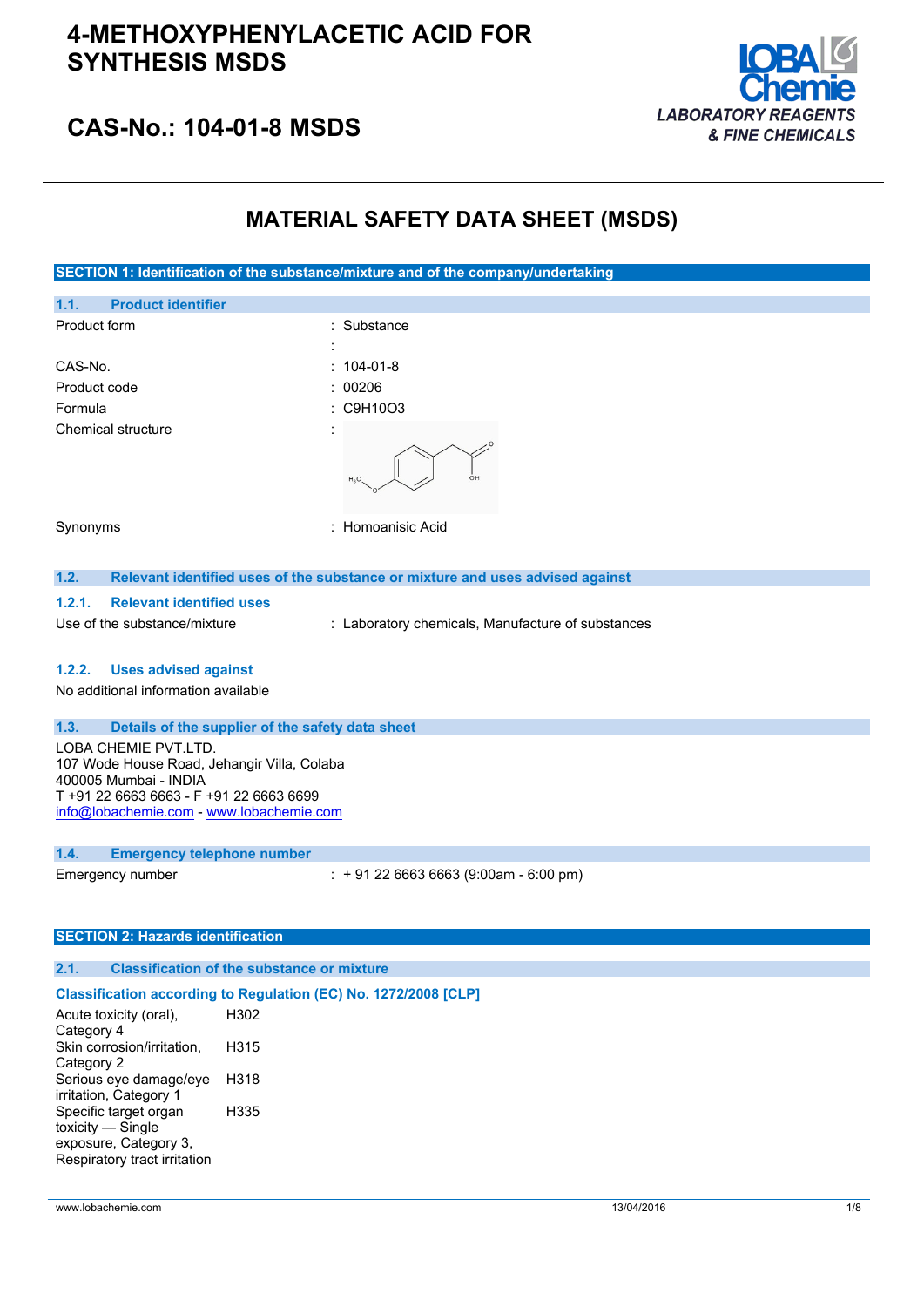Safety Data Sheet

Full text of H statements : see section 16

**Classification according to Directive 67/548/EEC [DSD] or 1999/45/EC [DPD]** Xn; R22 Xi; R36/37/38 Full text of R-phrases: see section 16

**Adverse physicochemical, human health and environmental effects** No additional information available

**2.2. Label elements Labelling according to Regulation** (EC) No. 1272/2008 [CLP] Hazard pictograms (CLP) : GHS05 GHS07 Signal word (CLP) : Danger Hazard statements (CLP)  $\qquad \qquad$ : H302 - Harmful if swallowed. H315 - Causes skin irritation. H318 - Causes serious eye damage. H335 - May cause respiratory irritation. Precautionary statements (CLP) : P261 - Avoid breathing vapours, dust, fume, gas. P280 - Wear protective gloves, protective clothing, eye protection, face protection. P305+P351+P338 - IF IN EYES: Rinse cautiously with water for several minutes. Remove contact lenses, if present and easy to do. Continue rinsing.

#### **2.3. Other hazards**

No additional information available

### **SECTION 3: Composition/information on ingredients**

#### **3.1. Substances**

| <b>Name</b>                                        | <b>Product identifier</b> | $\%$ |
|----------------------------------------------------|---------------------------|------|
| 4-METHOXYPHENYLACETIC ACID FOR<br><b>SYNTHESIS</b> | (CAS-No.) 104-01-8        | 100  |

Full text of R- and H-statements: see section 16

### **3.2. Mixtures**

Not applicable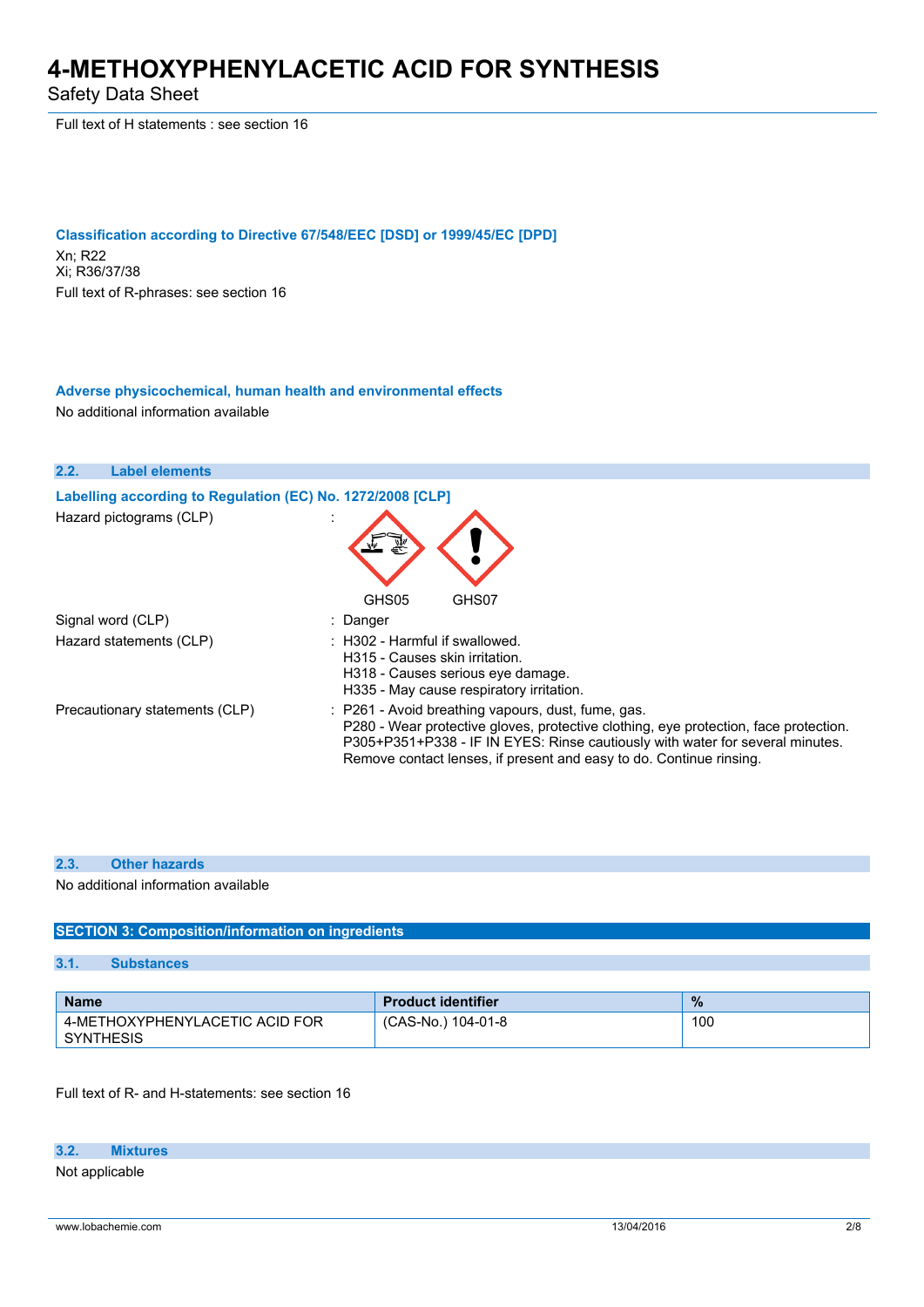Safety Data Sheet

**SECTION 4: First aid measures**

| 4.1.<br><b>Description of first aid measures</b>                    |                                                                                                                                                       |  |
|---------------------------------------------------------------------|-------------------------------------------------------------------------------------------------------------------------------------------------------|--|
| First-aid measures after inhalation                                 | : Assure fresh air breathing. Allow the victim to rest.                                                                                               |  |
| First-aid measures after skin contact                               | : Wash with plenty of water/ Get immediate medical advice/attention.                                                                                  |  |
| First-aid measures after eye contact                                | Rinse cautiously with water for several minutes. Remove contact lenses, if present<br>and easy to do. Continue rinsing. Get medical advice/attention. |  |
| First-aid measures after ingestion                                  | : Rinse mouth. Do not induce vomiting.                                                                                                                |  |
| 4.2.<br>Most important symptoms and effects, both acute and delayed |                                                                                                                                                       |  |
| Symptoms/effects after inhalation                                   | May cause respiratory irritation.                                                                                                                     |  |
| Symptoms/effects after skin contact                                 | : Causes skin irritation.                                                                                                                             |  |
| Symptoms/effects after eye contact                                  | Causes serious eye damage.                                                                                                                            |  |
| Symptoms/effects after ingestion                                    | Harmful if swallowed.                                                                                                                                 |  |
| 4.3.                                                                | Indication of any immediate medical attention and special treatment needed                                                                            |  |
| Treat symptomatically.                                              |                                                                                                                                                       |  |
| <b>SECTION 5: Firefighting measures</b>                             |                                                                                                                                                       |  |
|                                                                     |                                                                                                                                                       |  |
| 5.1.<br><b>Extinguishing media</b><br>Suitable extinguishing media  |                                                                                                                                                       |  |
|                                                                     | : Carbon dioxide. Dry powder. Foam. Water spray.                                                                                                      |  |
| Unsuitable extinguishing media                                      | Do not use a heavy water stream.                                                                                                                      |  |
| 5.2.<br>Special hazards arising from the substance or mixture       |                                                                                                                                                       |  |
| No additional information available                                 |                                                                                                                                                       |  |
| 5.3.<br><b>Advice for firefighters</b>                              |                                                                                                                                                       |  |
| Protection during firefighting                                      | : Do not enter fire area without proper protective equipment, including respiratory<br>protection.                                                    |  |
| <b>SECTION 6: Accidental release measures</b>                       |                                                                                                                                                       |  |
| 6.1.                                                                | Personal precautions, protective equipment and emergency procedures                                                                                   |  |
|                                                                     |                                                                                                                                                       |  |
| 6.1.1.<br>For non-emergency personnel                               |                                                                                                                                                       |  |
| Emergency procedures                                                | : Evacuate unnecessary personnel.                                                                                                                     |  |
| 6.1.2.<br>For emergency responders                                  |                                                                                                                                                       |  |
| Protective equipment                                                | Equip cleanup crew with proper protection.                                                                                                            |  |
| Emergency procedures                                                | : Ventilate area.                                                                                                                                     |  |
| 6.2.<br><b>Environmental precautions</b>                            |                                                                                                                                                       |  |
| Avoid release to the environment.                                   |                                                                                                                                                       |  |
|                                                                     |                                                                                                                                                       |  |
| 6.3.<br>Methods and material for containment and cleaning up        |                                                                                                                                                       |  |
| Methods for cleaning up                                             | : Soak up spills with inert solids, such as clay or diatomaceous earth as soon as<br>possible. On land, sweep or shovel into suitable containers.     |  |
| <b>Reference to other sections</b><br>6.4.                          |                                                                                                                                                       |  |
| No additional information available                                 |                                                                                                                                                       |  |
| <b>SECTION 7: Handling and storage</b>                              |                                                                                                                                                       |  |
| 7.1.<br><b>Precautions for safe handling</b>                        |                                                                                                                                                       |  |
| Precautions for safe handling                                       | : Avoid contact with skin and eyes. Do not breathe vapours. Provide good ventilation                                                                  |  |
|                                                                     | in process area to prevent formation of vapour.                                                                                                       |  |
| Hygiene measures                                                    | Wash hands and other exposed areas with mild soap and water before eating,<br>drinking or smoking and when leaving work.                              |  |
|                                                                     |                                                                                                                                                       |  |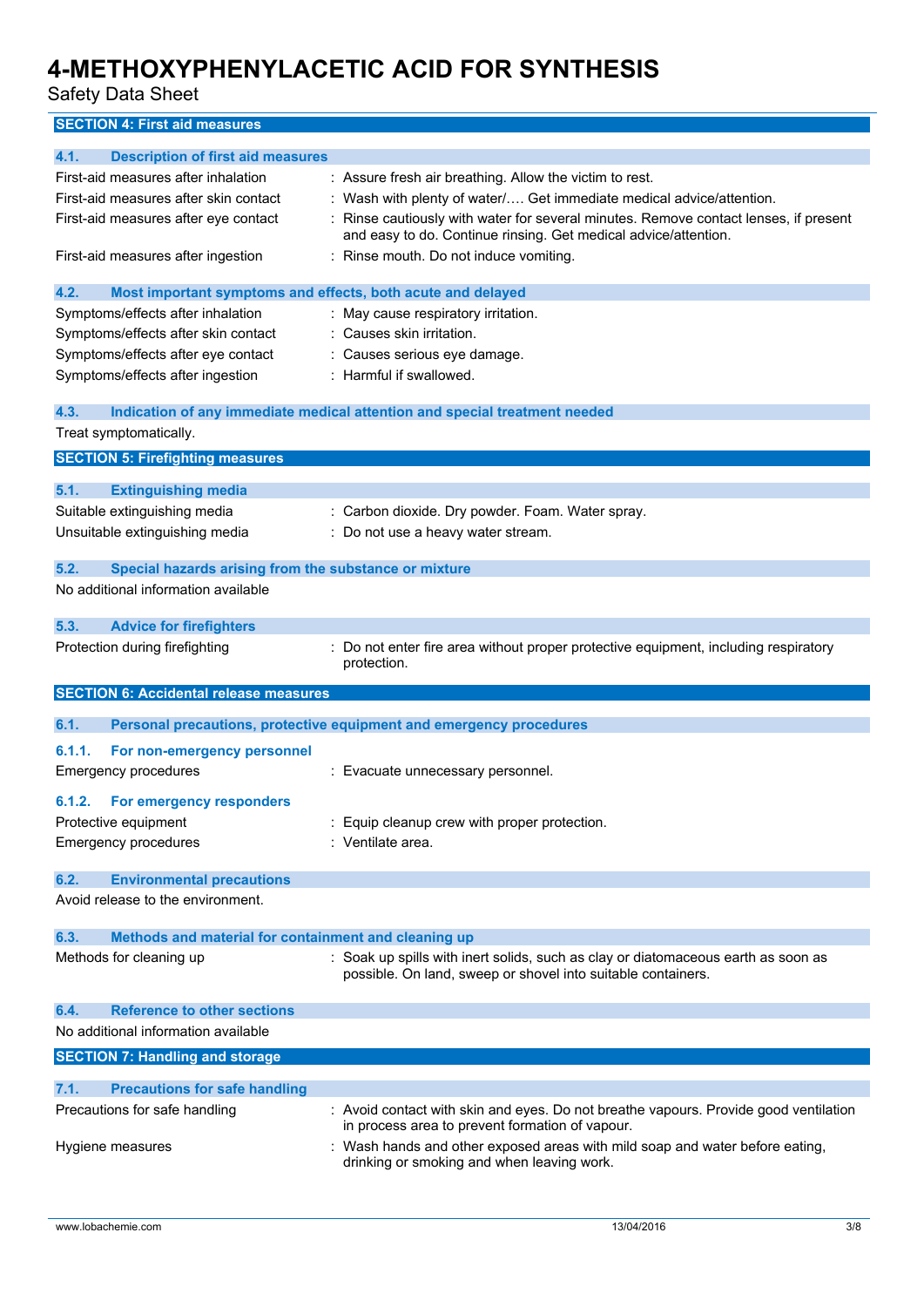Safety Data Sheet

| 7.2.<br><b>Conditions for safe storage, including any incompatibilities</b>     |                                                                                                           |
|---------------------------------------------------------------------------------|-----------------------------------------------------------------------------------------------------------|
| Storage conditions                                                              | : Store in a well-ventilated place. Keep container tightly closed.                                        |
| <b>Specific end use(s)</b><br>7.3.                                              |                                                                                                           |
| No additional information available                                             |                                                                                                           |
| <b>SECTION 8: Exposure controls/personal protection</b>                         |                                                                                                           |
| 8.1.<br><b>Control parameters</b>                                               |                                                                                                           |
| No additional information available                                             |                                                                                                           |
|                                                                                 |                                                                                                           |
|                                                                                 |                                                                                                           |
|                                                                                 |                                                                                                           |
|                                                                                 |                                                                                                           |
| 8.2.<br><b>Exposure controls</b>                                                |                                                                                                           |
| Hand protection                                                                 | : Protective gloves                                                                                       |
| Eye protection                                                                  | : Chemical goggles or safety glasses                                                                      |
| Skin and body protection<br>Respiratory protection                              | : Wear suitable protective clothing<br>: [In case of inadequate ventilation] wear respiratory protection. |
| <b>SECTION 9: Physical and chemical properties</b>                              |                                                                                                           |
|                                                                                 |                                                                                                           |
| 9.1.<br>Information on basic physical and chemical properties<br>Physical state | : Solid                                                                                                   |
| Molecular mass                                                                  | : 166.18 g/mol                                                                                            |
| Colour                                                                          | : White to light yellow.                                                                                  |
| Odour                                                                           | : No data available                                                                                       |
| Odour threshold                                                                 | : No data available                                                                                       |
| pH                                                                              | : No data available                                                                                       |
| Relative evaporation rate (butylacetate=1) : No data available                  |                                                                                                           |
| Melting point                                                                   | : $84 - 88 °C$                                                                                            |
| Freezing point                                                                  | : No data available                                                                                       |
| Boiling point                                                                   | : No data available                                                                                       |
| Flash point                                                                     | : No data available                                                                                       |
| Auto-ignition temperature                                                       | : No data available                                                                                       |
| Decomposition temperature                                                       | : No data available                                                                                       |
| Flammability (solid, gas)                                                       | : No data available                                                                                       |
| Vapour pressure                                                                 | : No data available                                                                                       |
| Relative vapour density at 20 °C                                                | : No data available                                                                                       |
| Relative density                                                                | : No data available                                                                                       |
| Solubility                                                                      | : No data available                                                                                       |
|                                                                                 |                                                                                                           |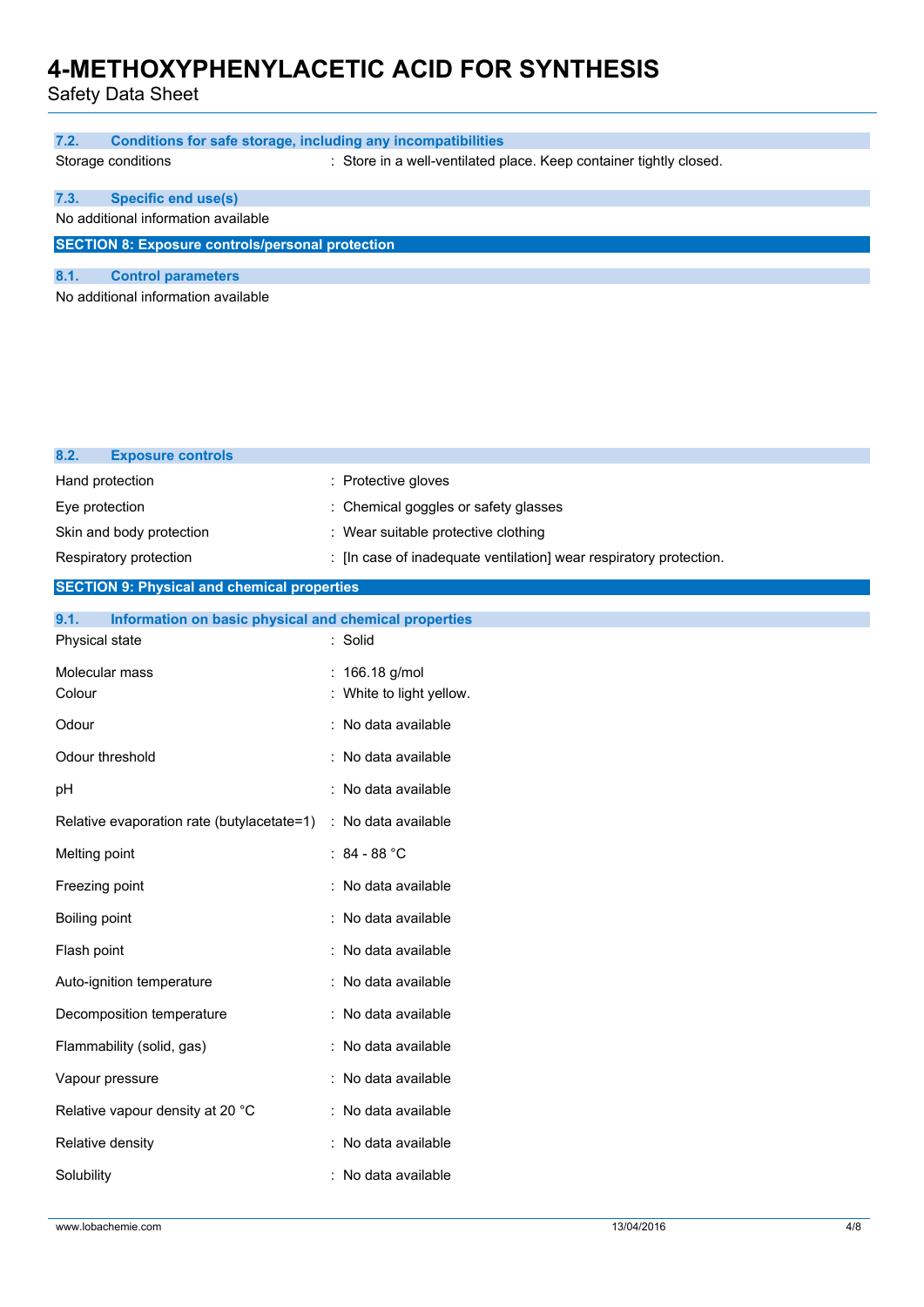## Safety Data Sheet

| Safety Data Sheet                                                       |                                                         |
|-------------------------------------------------------------------------|---------------------------------------------------------|
| Log Pow                                                                 | : No data available                                     |
| Viscosity, kinematic                                                    | : No data available                                     |
| Viscosity, dynamic                                                      | : No data available                                     |
| <b>Explosive properties</b>                                             | : No data available                                     |
| Oxidising properties                                                    | : No data available                                     |
| <b>Explosive limits</b>                                                 | : No data available                                     |
|                                                                         |                                                         |
| <b>Other information</b><br>9.2.<br>No additional information available |                                                         |
|                                                                         |                                                         |
| <b>SECTION 10: Stability and reactivity</b>                             |                                                         |
| 10.1.<br><b>Reactivity</b>                                              |                                                         |
| No additional information available                                     |                                                         |
| 10.2.<br><b>Chemical stability</b>                                      |                                                         |
| Stable under normal conditions.                                         |                                                         |
| 10.3.<br><b>Possibility of hazardous reactions</b>                      |                                                         |
| No additional information available                                     |                                                         |
| <b>Conditions to avoid</b><br>10.4.                                     |                                                         |
| Direct sunlight. Moisture.                                              |                                                         |
| 10.5.<br><b>Incompatible materials</b>                                  |                                                         |
| Oxidizing agent.                                                        |                                                         |
| 10.6.<br><b>Hazardous decomposition products</b>                        |                                                         |
| No additional information available                                     |                                                         |
|                                                                         |                                                         |
| <b>SECTION 11: Toxicological information</b>                            |                                                         |
| <b>Information on toxicological effects</b><br>11.1.                    |                                                         |
| Acute toxicity                                                          | : Oral: Harmful if swallowed.                           |
|                                                                         |                                                         |
| Skin corrosion/irritation                                               | : Causes skin irritation.                               |
| Serious eye damage/irritation                                           | : Causes serious eye damage.                            |
| Respiratory or skin sensitisation                                       | : Not classified                                        |
| Germ cell mutagenicity                                                  | : Not classified                                        |
| Carcinogenicity                                                         | : Not classified                                        |
|                                                                         |                                                         |
| Reproductive toxicity<br>STOT-single exposure                           | : Not classified<br>: May cause respiratory irritation. |
|                                                                         |                                                         |

STOT-repeated exposure : Not classified

Aspiration hazard : Not classified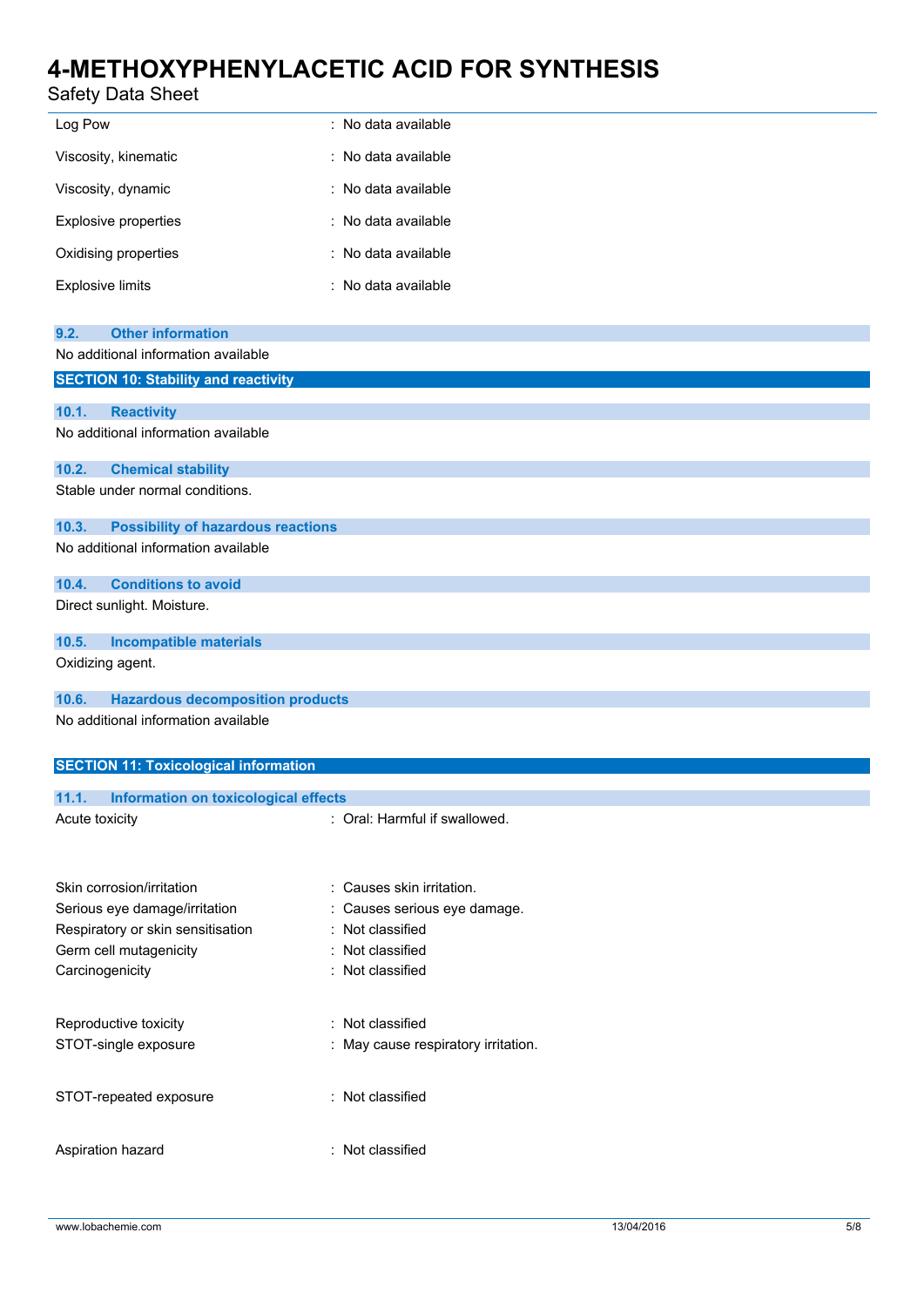Safety Data Sheet

| <b>SECTION 12: Ecological information</b>                                                                   |                                                                                                                |
|-------------------------------------------------------------------------------------------------------------|----------------------------------------------------------------------------------------------------------------|
| 12.1.<br><b>Toxicity</b>                                                                                    |                                                                                                                |
| No additional information available                                                                         |                                                                                                                |
| 12.2.<br><b>Persistence and degradability</b>                                                               |                                                                                                                |
| No additional information available                                                                         |                                                                                                                |
| <b>Bioaccumulative potential</b><br>12.3.                                                                   |                                                                                                                |
| No additional information available                                                                         |                                                                                                                |
| 12.4.<br><b>Mobility in soil</b>                                                                            |                                                                                                                |
| No additional information available                                                                         |                                                                                                                |
| 12.5.<br><b>Results of PBT and vPvB assessment</b>                                                          |                                                                                                                |
| No additional information available                                                                         |                                                                                                                |
| <b>Other adverse effects</b><br>12.6.                                                                       |                                                                                                                |
| No additional information available                                                                         |                                                                                                                |
| <b>SECTION 13: Disposal considerations</b>                                                                  |                                                                                                                |
| 13.1.<br><b>Waste treatment methods</b>                                                                     |                                                                                                                |
| No additional information available                                                                         |                                                                                                                |
| <b>SECTION 14: Transport information</b>                                                                    |                                                                                                                |
| In accordance with ADR / RID / IMDG / IATA / ADN                                                            |                                                                                                                |
| 14.1.<br><b>UN number</b><br>UN-No. (ADR)<br>UN-No. (IMDG)<br>UN-No. (IATA)<br>UN-No. (ADN)<br>UN-No. (RID) | Not applicable<br>$\ddot{\phantom{0}}$<br>Not applicable<br>Not applicable<br>Not applicable<br>Not applicable |
| 14.2.<br><b>UN proper shipping name</b>                                                                     |                                                                                                                |
| Proper Shipping Name (ADR)                                                                                  | Not applicable<br>$\ddot{\cdot}$                                                                               |
| Proper Shipping Name (IMDG)                                                                                 | Not applicable                                                                                                 |
| Proper Shipping Name (IATA)                                                                                 | Not applicable                                                                                                 |
| Proper Shipping Name (ADN)                                                                                  | Not applicable                                                                                                 |
| Proper Shipping Name (RID)                                                                                  | Not applicable<br>$\ddot{\cdot}$                                                                               |

| 14.3.<br><b>Transport hazard class(es)</b> |                |
|--------------------------------------------|----------------|
| <b>ADR</b>                                 |                |
| Transport hazard class(es) (ADR)           | Not applicable |

## **IMDG**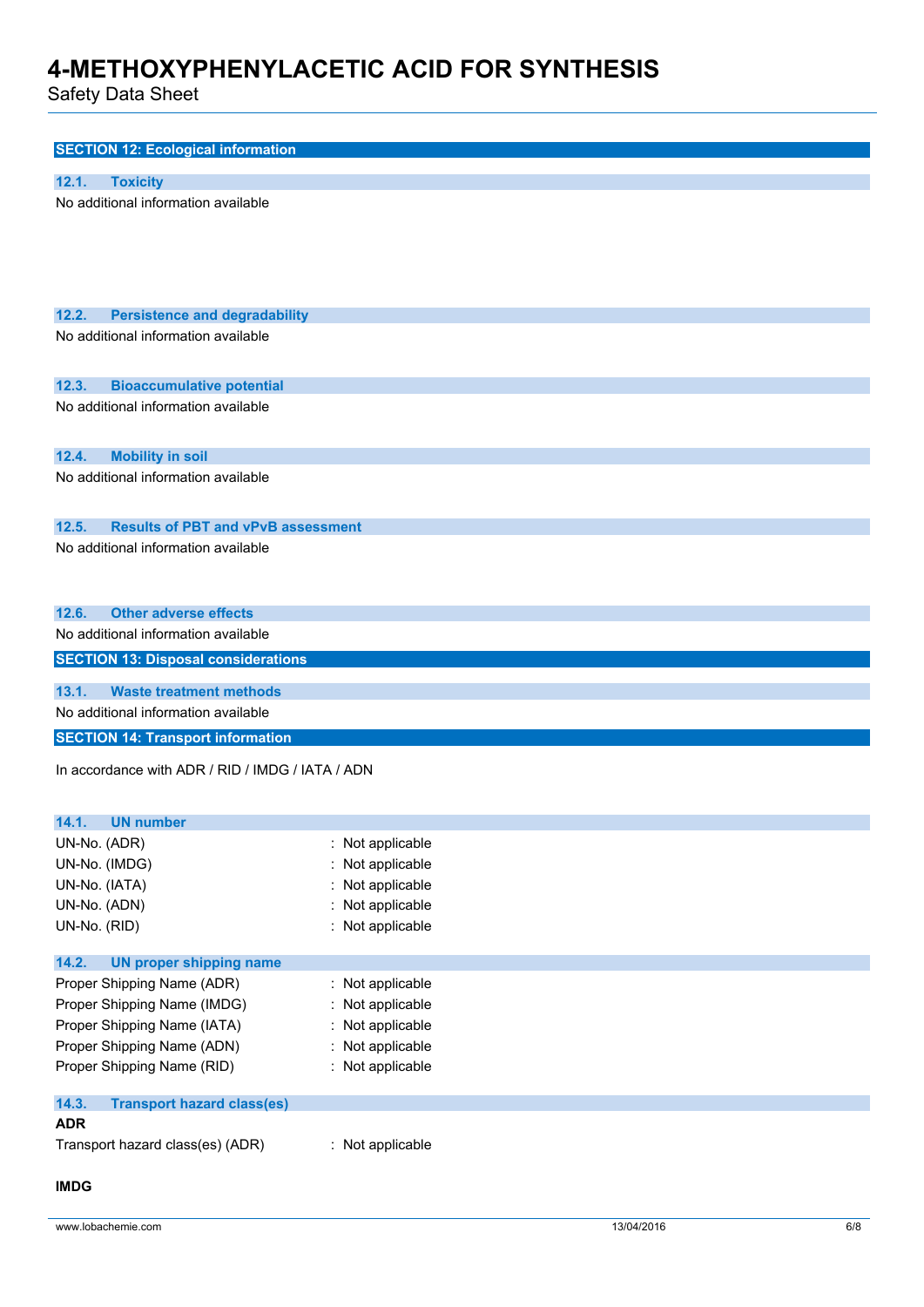Safety Data Sheet

| Transport hazard class(es) (IMDG)                | : Not applicable                         |
|--------------------------------------------------|------------------------------------------|
| <b>IATA</b><br>Transport hazard class(es) (IATA) | : Not applicable                         |
|                                                  |                                          |
| <b>ADN</b>                                       |                                          |
| Transport hazard class(es) (ADN)                 | : Not applicable                         |
| <b>RID</b>                                       |                                          |
| Transport hazard class(es) (RID)                 | : Not applicable                         |
| 14.4.<br><b>Packing group</b>                    |                                          |
| Packing group (ADR)                              | Not applicable<br>÷                      |
| Packing group (IMDG)                             | Not applicable                           |
| Packing group (IATA)                             | Not applicable                           |
| Packing group (ADN)                              | Not applicable                           |
| Packing group (RID)                              | Not applicable                           |
| 14.5.<br><b>Environmental hazards</b>            |                                          |
| Dangerous for the environment                    | : No                                     |
| Marine pollutant                                 | : No                                     |
| Other information                                | : No supplementary information available |
| 14.6.<br><b>Special precautions for user</b>     |                                          |
| - Overland transport                             |                                          |
| Not applicable                                   |                                          |
| - Transport by sea                               |                                          |

Not applicable

### **- Air transport**

Not applicable

**- Inland waterway transport** Not applicable

## **- Rail transport**

Not applicable

### **14.7. Transport in bulk according to Annex II of MARPOL 73/78 and the IBC Code**

Not applicable

## **SECTION 15: Regulatory information**

**15.1. Safety, health and environmental regulations/legislation specific for the substance or mixture**

### **15.1.1. EU-Regulations**

No REACH Annex XVII restrictions

4-METHOXYPHENYLACETIC ACID FOR SYNTHESIS is not on the REACH Candidate List 4-METHOXYPHENYLACETIC ACID FOR SYNTHESIS is not on the REACH Annex XIV List